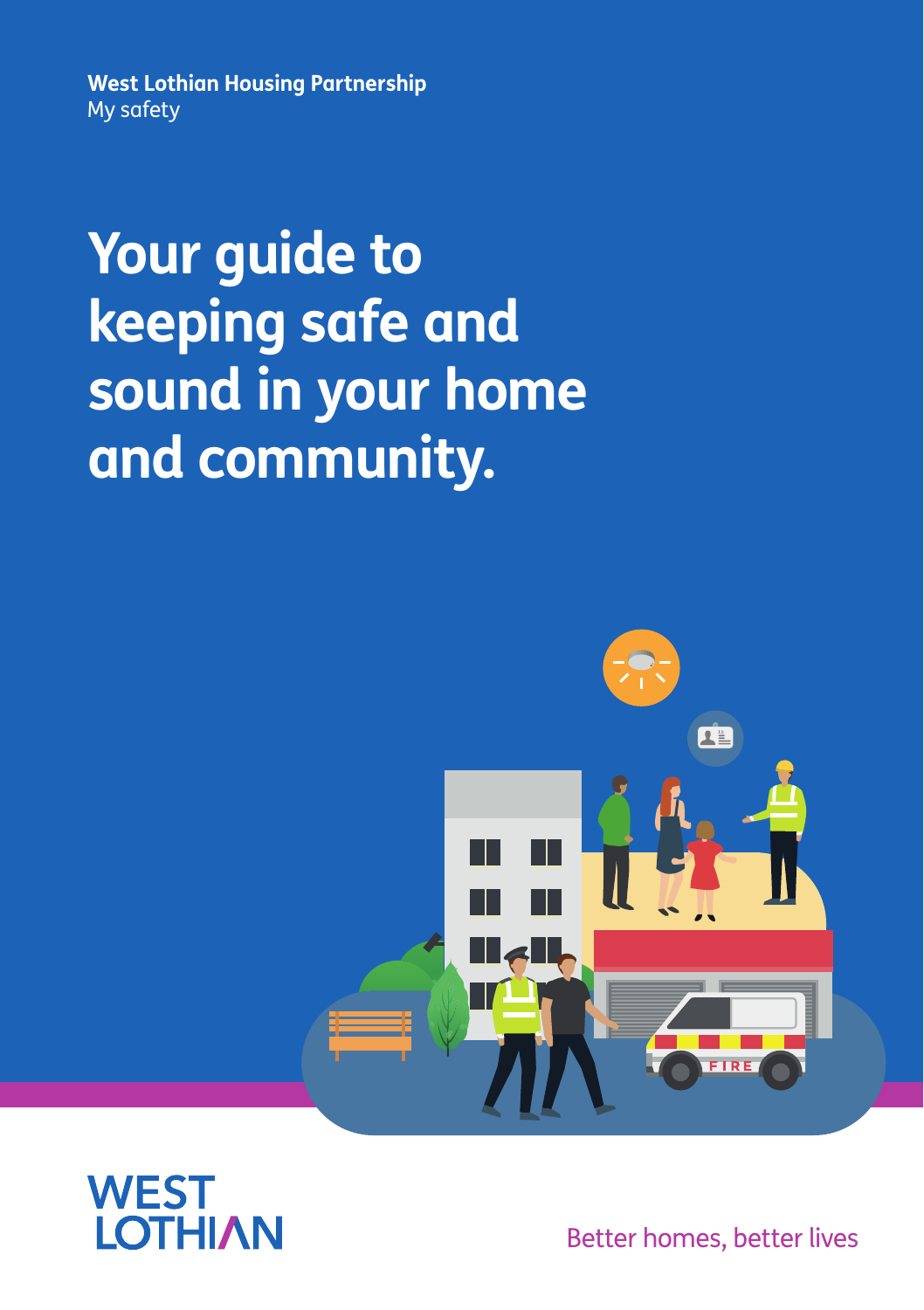# **Sign up for My WLHP My safety**

| $\overline{\phantom{a}}$<br><b>Contract Contract Contract</b><br>$\equiv$ | <b>Contract Contract</b><br>۰ |  |
|---------------------------------------------------------------------------|-------------------------------|--|
|                                                                           |                               |  |

The easiest way to get in touch is online, you can pay your rent and view all your account information at **My WLHP**. To register visit **www.wlhp.org**

We want you to feel safe in your home. As your landlord, we help you stay safe by:

- carrying out gas safety visits in your home every year
- providing a smoke alarm
- maintaining your home to a safe standard.



| <b>What's inside?</b>  |    |  |
|------------------------|----|--|
| Anti-social behaviour  | 3  |  |
| Fire safety            | 4  |  |
| Gas safety             | 6  |  |
| Asbestos               | 8  |  |
| <b>Bogus callers</b>   | 9  |  |
| Advice on keeping warm | 10 |  |
| Condensation           | 12 |  |



We can produce information on request in large print, Braille and audio formats. Visit www.wlhp.org or contact your local housing officer. **West Lothian Housing Partnership** My safety Page 1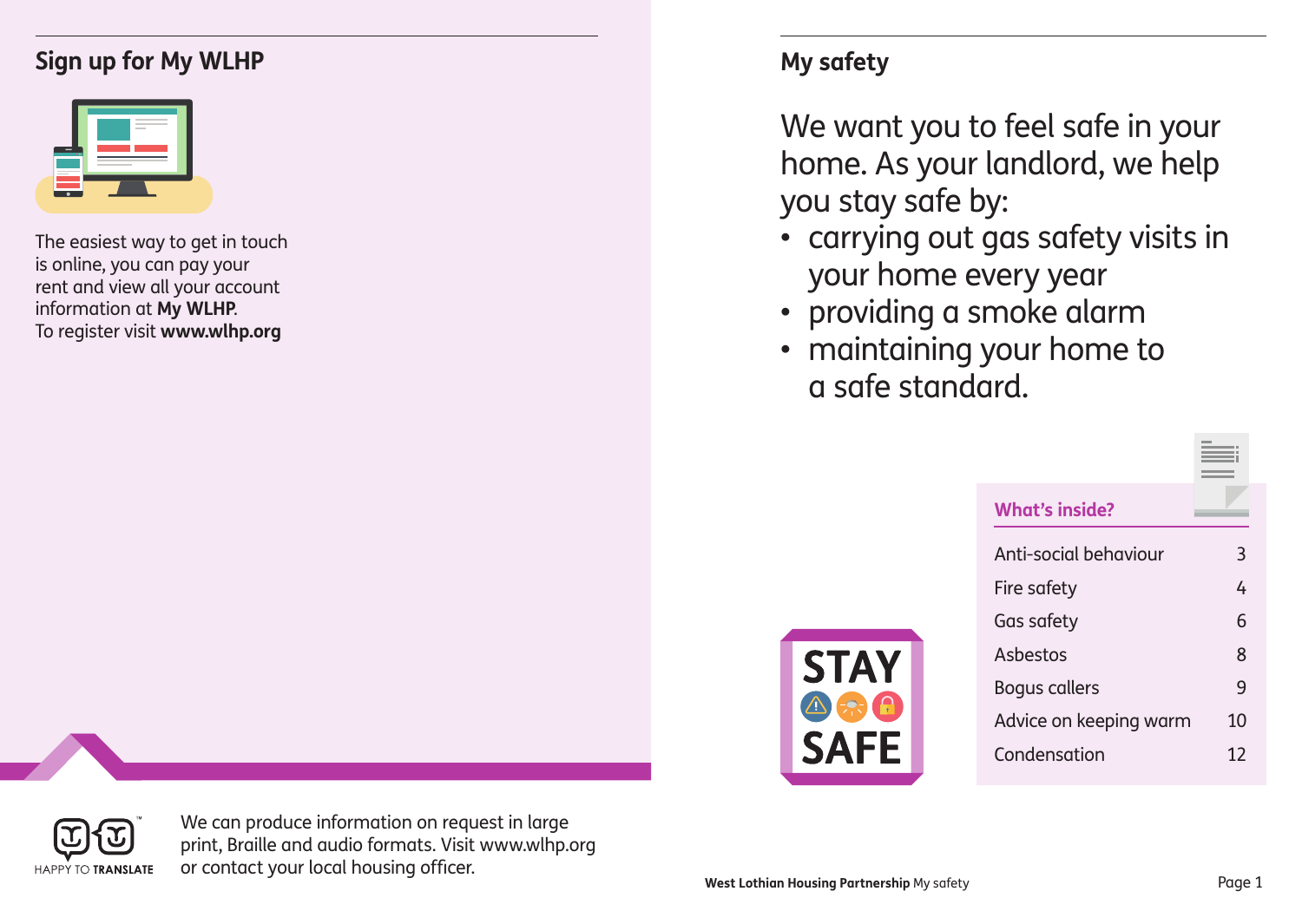# **My safety**

We ask that you take steps to make sure you don't put yourself or others at risk. That includes keeping your home free of fire hazards, putting rubbish in the bins or bin chutes and not leaving bikes or prams in stairwells where they block people's way out.



#### **Anti-social behaviour**

We all want to live in quiet, safe communities without any antisocial behaviour. We do not tolerate anti-social behaviour and work closely with the police and fire services to deal with any issues. Remember, if you or anyone visiting your home acts in an unacceptable way, you could lose your home.

Our Community Improvement Partnership (CIP), brings together a special team of police officers and a senior fire officer to deal with crimes and fire risks in WI HP areas of the city. The CIP is on top of the day-to-day police and fire officers already working in our communities.

### **What does the CIP do?**

Housing officers and police officers share information to deal with issues such as anti-social behaviour, noisy parties and drug dealing.

Home fire safety visits also help tenants cut the risk of fire in their home.

Worried about anti-social behaviour in your area? Report it to us straight away.

|  | <b>The Company</b> |  |  |
|--|--------------------|--|--|
|  |                    |  |  |

To report anti-social behaviour online, log on to **My WLHP** or call us on **01506 416 438**.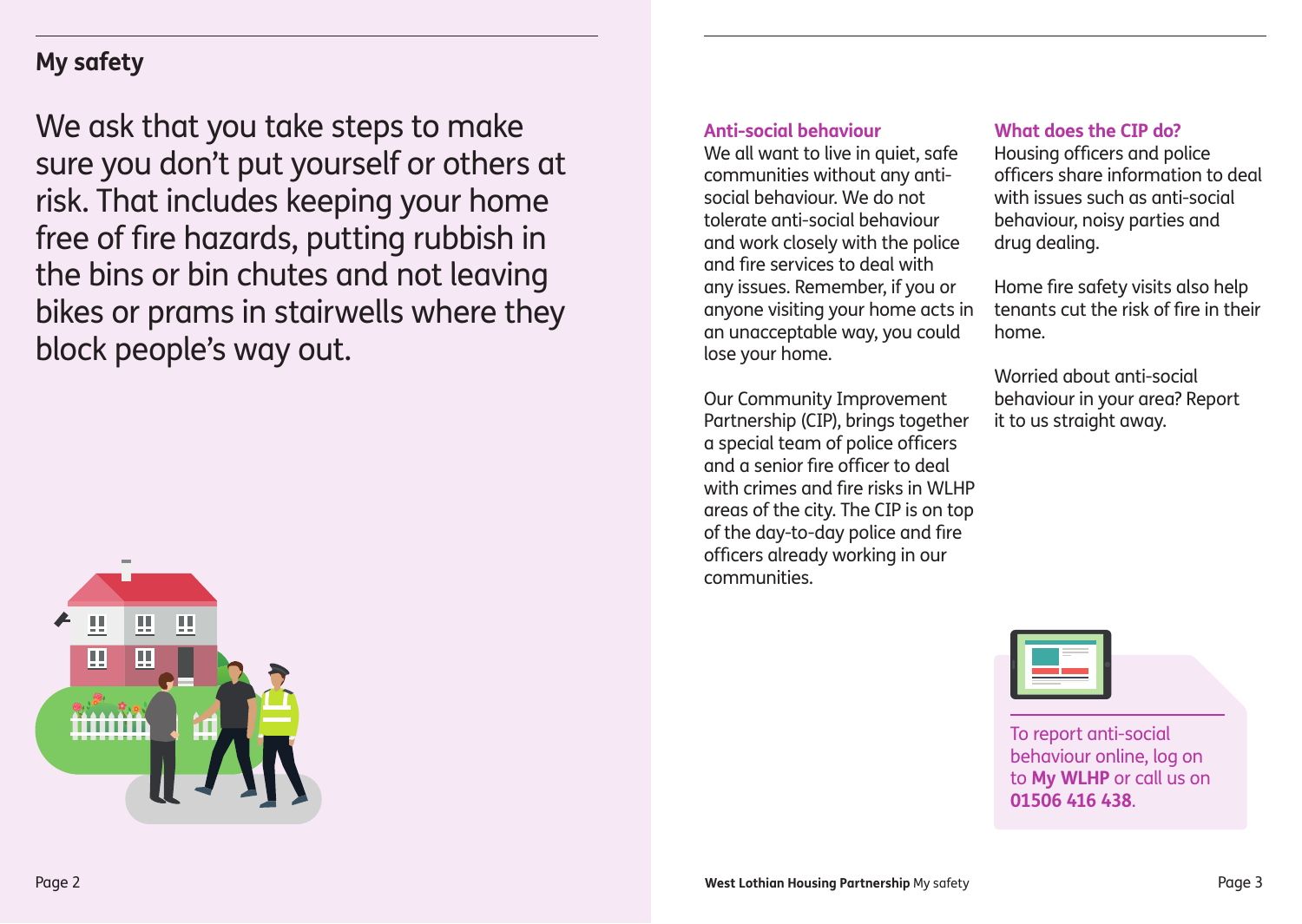# **Fire safety**

A fire in your home could kill you and your neighbours. We're working with Scottish Fire and Rescue Service to make your home safe and help you reduce the risk of fire.



Make sure there is a working smoke alarm in your home. A smoke alarm will give you those precious few minutes of warning which could help you and your family get out safely.

If you want to know more, or think you need a smoke alarm fitted, get in touch with us today. You can also get a free home fire safety visit which will check for any risks in your property.

#### **How do I get a home fire safety visit?**

Get a free home fire safety visit from Scottish Fire and Rescue Service. Fire officers carry out an inspection of your home and can warn you of potential fire risks. If needed, you'll get free smoke alarms.

Speak to your housing officer to make an appointment or book your free visit from Scottish Fire and Rescue Service by:

- texting 'FIRE' to **80800** from your mobile phone
- calling **0800 0731 999.**

As your landlord, we also play our part including:

- making sure all gas appliances are in good working order
- carrying out a gas inspection each year
- fitting smoke alarms in your home
- keeping homes fit to live in.

Help us keep you safe by giving staff access to your home when needed.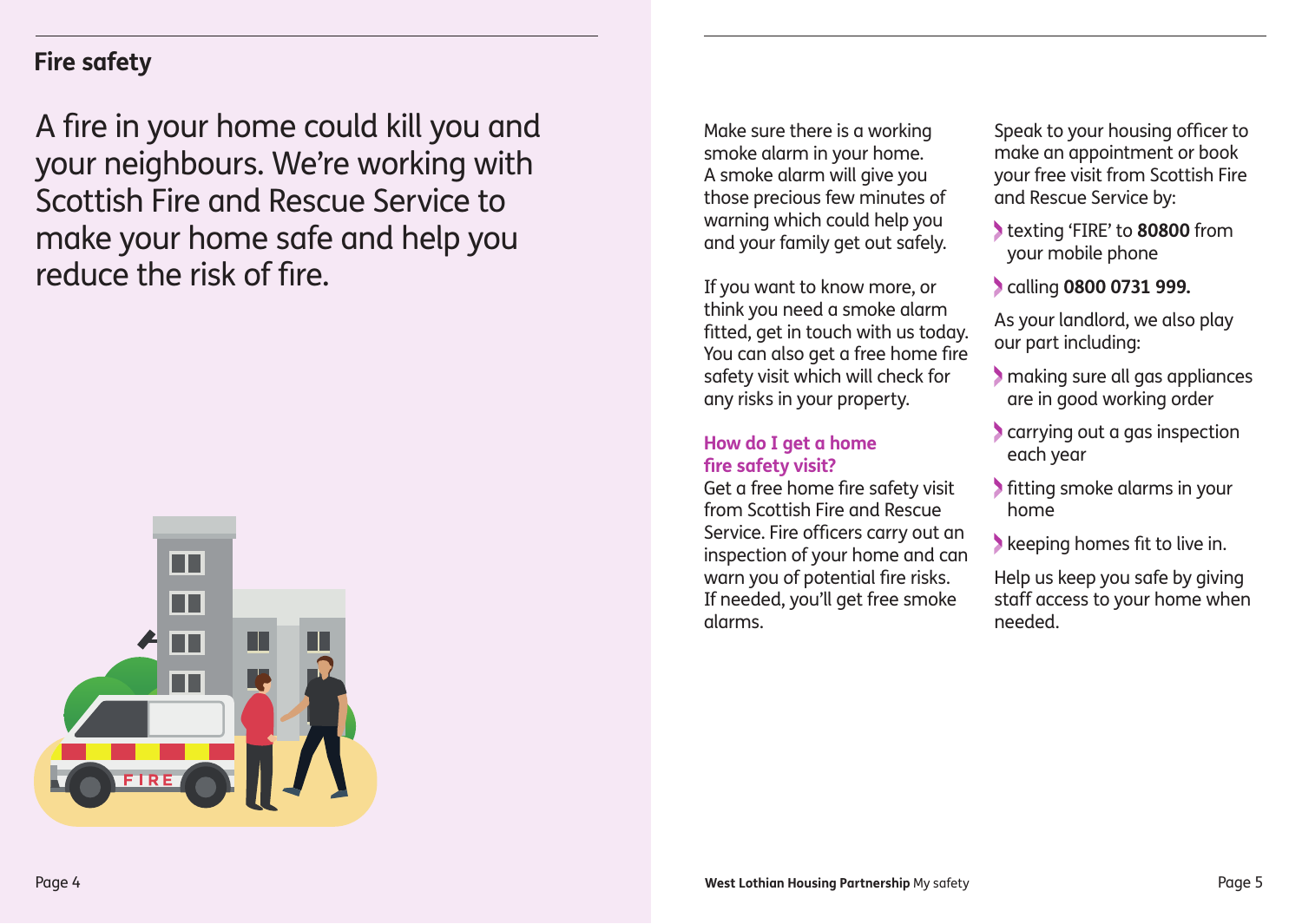## **Gas safety**

We need to carry out at least one gas safety visit in your home each year. It's the law for all responsible landlords.



#### **What will happen**

You'll receive a letter from us 10 months after your last check with a date for your next visit. If it's not a good time, let us know and we'll rearrange.

Make sure you are at home on the day of your gas safety check. If you miss this safety check and any rearranged appointments, we may force entry to your home – and all costs will be charged to you.

**I smell gas. What do I do?** Follow these simple steps straight away:

turn off all gas appliances

put out any cigarettes

**Sopen all doors and windows** 

 don't use matches or naked flames

turn gas off at the meter

 don't switch on any electrical switches or appliances

 don't press buttons on the door entry systems.



#### **If you smell gas**

Call emergency service company SGN as soon as you can on **0800 111 999**.

You can also call us on 01506 416 438. We'll speak to SGN for you and have our gas engineers with you within an hour to deal with any breakdowns.

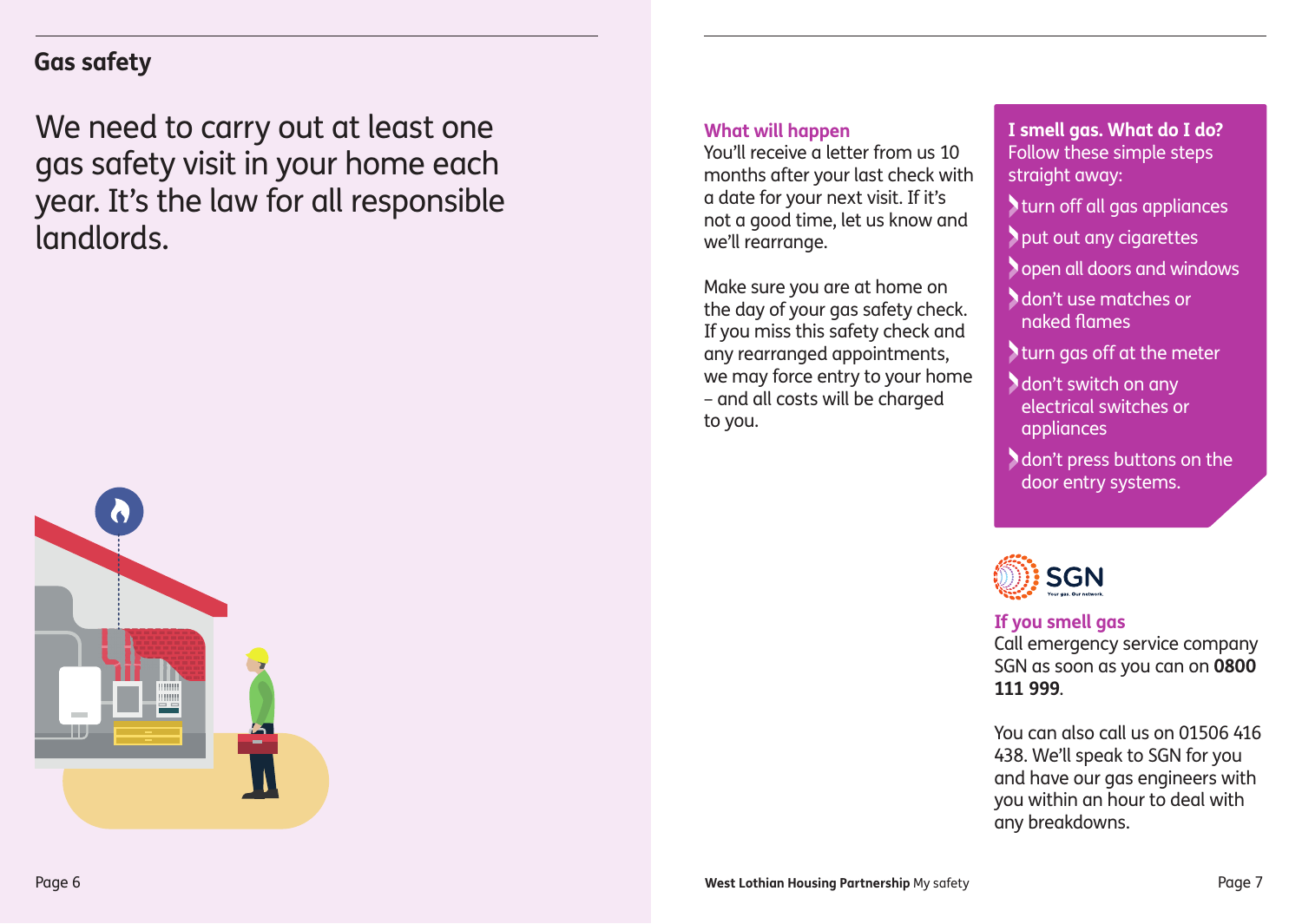Asbestos is not dangerous if it's sealed safely and in good condition. It's only dangerous when it is broken and fibres are released into the air. It's important you don't:

- drill a hole through any asbestos boards
- cut or break off any parts of asbestos products
- rub down asbestos panels, or artex, with sandpaper
- use wallpaper scrapers on asbestos products
- remove asbestos panels to gain access to services.

## **Why was asbestos used in homes?**

Asbestos was a popular material for house builders right across the UK as it's resistant to heat and chemicals.

It's likely to be found in homes built between the 1950s and 1980s. Homes built since the mid-80s are unlikely to contain asbestos in the fabric of the building, but they may have some traces in parts of the building.

**Is asbestos still used in homes?**  Homes built after 1990 almost certainly don't contain asbestos anywhere in the building.

If there's asbestos in your home, you must not damage or disturb it. Don't use any electrical tools or use a hammer to break any asbestos.

## **I want to carry out DIY in my home. What should I do?**

If you want to carry out DIY then speak to your housing officer first. They can check if there's any asbestos in your home.

# **Asbestos Bogus callers**

## **Be alert to bogus callers**

Bogus callers are criminals who claim to be someone they're not to get into your home.

They could target anyone at any time, but they often focus on the over-60s. They'll often pretend to be from WLHP, a council department or a utility company. What they want to do is steal your money and valuables.

Rogue traders offer to carry out work on your house, garden or driveway. They charge inflated prices for shoddy or unnecessary work.

Tips to keep safe:

- don't let any strangers into your home
- use a door chain, if you have one
- always ask for proof of identification and check it carefully – it must have a photograph of the caller on it
- never be persuaded or bullied to let someone inside your home or worry about seeming rude

 $\blacktriangleright$  if in doubt – keep them out

 never give keys to workmen or tradesmen unless you are certain you can trust them – copy keys are easily made.

### **What to do if you receive a visit from a bogus caller**

Call the police on **101**. You should then call us on **01506 416 438**. If the bogus caller or rogue trader refuses to leave or you feel scared, phone **999** and ask for the police.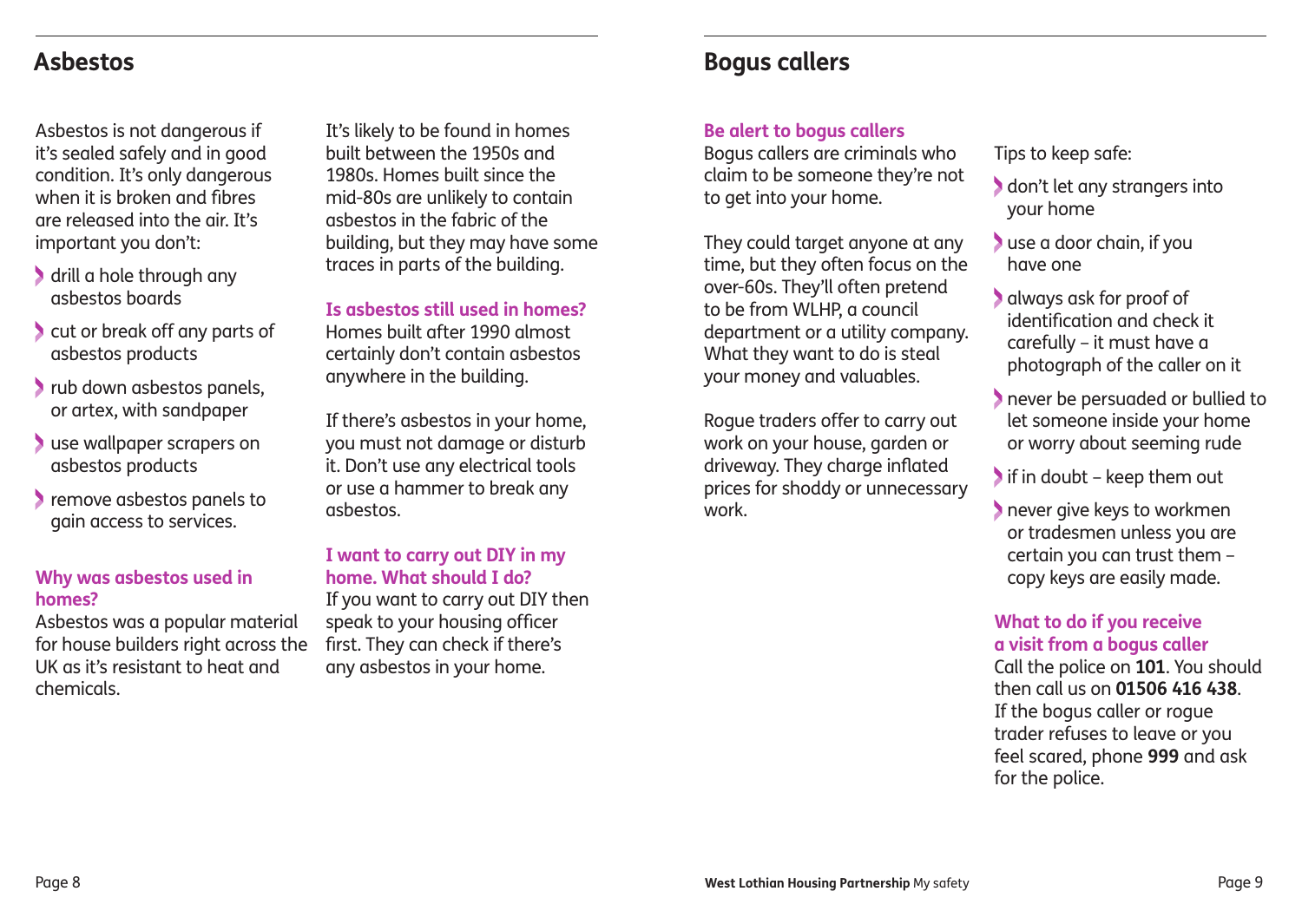## **Advice on keeping warm**

As temperatures drop, it's vital to keep warm and cosy in your home. Make a few simple changes to your home and life and you'll not have to worry – even if the weather does its worst.



## **Useful tips**

Tips to beat the chill:

- have regular hot drinks and at least one hot meal a day
- wear several light layers of warm clothes to keep heat in
- **keep active and wrap up warm** if you go outside
- draw your curtains at dusk and keep doors closed to block out draughts
- **keep your living room at around** 18–21°C (64–70°F) to keep warm
- check dripping taps and overflows to prevent waste pipes freezing and flooding
- have your annual gas service to keep your heating system working well
- If you're not going to be at home for a couple of days, set your heating to come on for a couple of hours a day – and leave a key with a friend or neighbour.

Frozen or burst pipes? Heating or boiler broken? Tiles blown off your roof? Get in touch right away.

**Keep warm and keep bills down** Don't pay too much for your electricity and gas. Our fuel advisors help tenants of all ages find the lowest energy rates. Advisors can also arrange lowcost repayments if you have fallen behind with payments or, in some cases, get debts written off.



Speak to your **housing officer** to arrange an appointment with a fuel advisor or request an appointment online.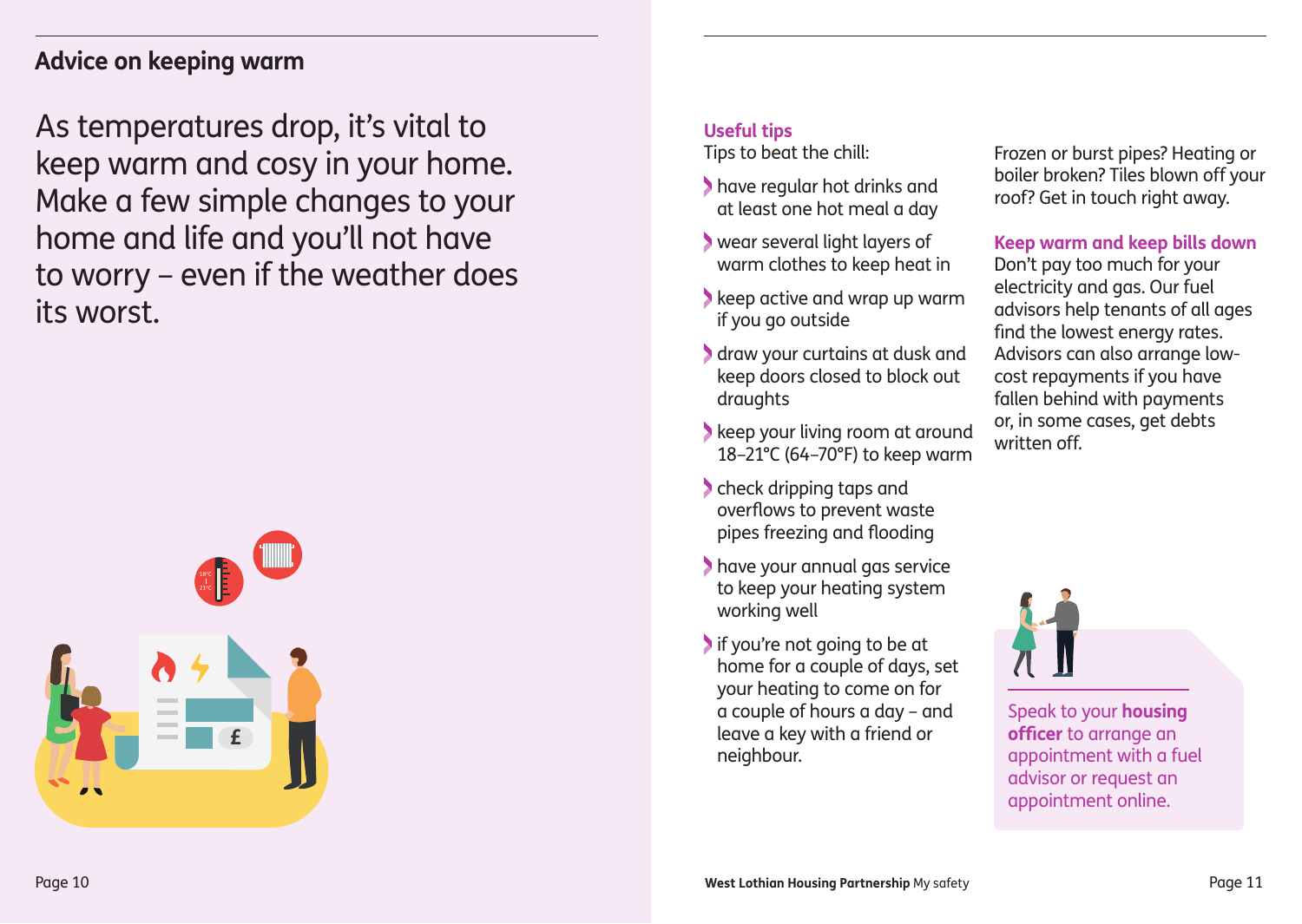## **Condensation**

Do your windows steam up when the heating is on? Do you notice wet spots on your walls when you're cooking?

If so, it is likely to be condensation. Condensation happens when moist air touches a cool surface. It forms water droplets. It can also happen when large pieces of furniture, for example wardrobes and beds, are placed against an outside wall.

Preventing condensation in the home is your responsibility. But the good news is there are steps you can take to stop it happening.

You can treat little spots of mould quickly and easily. Use three parts warm water and one part bleach. Make sure you dry the wall after cleaning it. If this doesn't work, speak to your housing officer.

#### **Do:**

- **keep a window open when** drying clothes indoors
- $\blacktriangleright$  keep the internal kitchen door closed when cooking
- keep lids on pots and pans when cooking
- use an extractor fan in the kitchen and bathroom, if you have one
- heat and ventilate rooms at risk
- put the tumble dryer hose out of the window or door.

## **Don't:**

- dry clothes over warm radiators
- overfill cupboards and wardrobes
- keep furniture and beds hard against walls.

# **Need to get in touch?**

We're always here to help.



Speak to your **housing officer**



Visit us at **www.wlhp.org**



Call us free on **01506 416 438**



Email us on **talk@wlhp.org**



Find us on Facebook **www.facebook.com /wlhousingpartnership**



Write to us

**WLHP Customer Service Centre, Lipton House, 170 Crown Street, Glasgow G5 9XD**

West Lothian Housing Partnership is registered as a company limited by guarantee, registered number SC188968. Scottish Charity No. SC031668. Registered with the Scottish Housing Regulator, number 318. VAT registration no. 135 5317 26. Registered office: Wheatley House, 25 Cochrane Street, Glasgow, G1 1HL.

Printed on 100% recycled paper. Please recycle responsibly.